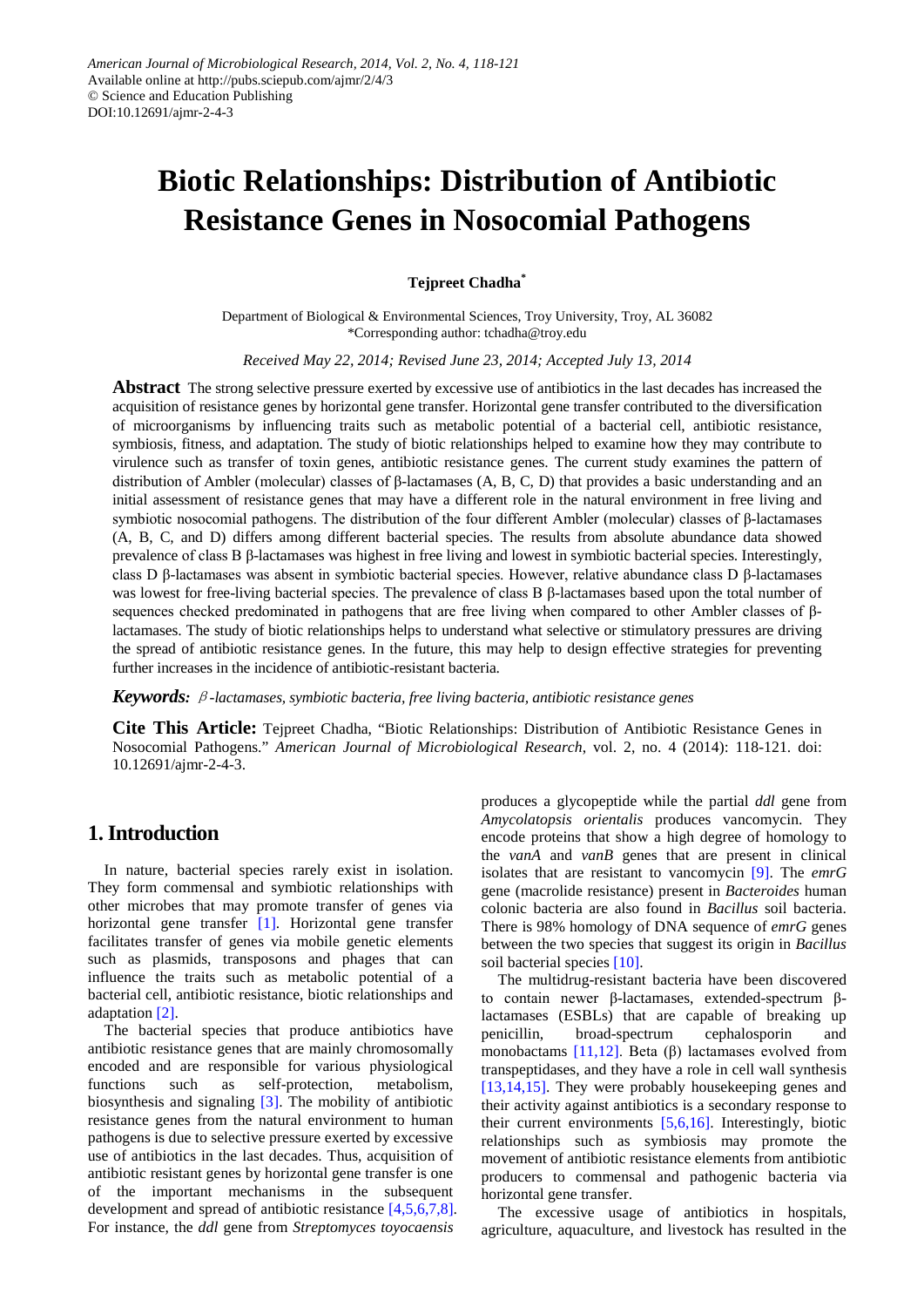selection of resistant bacteria in most human-impacted habitats [\[17,18,19\].](#page-3-9) As a result, there are now fewer drugs effective against such pathogens. The mortality rate is high among persons with prolonged hospitalization that are critically ill and exposed to invasive devices such as ventilators or central venous catheters [12,20-26]. The current classification for β- lactamases includes four molecular classes A, B, C and D based on the amino acid sequence. Molecular classes A, C, and D comprises the serine β-lactamases and class B contains the zincdependent metalloenzymes [\[27,28\].](#page-3-10)

The common six pathogen that cause the majority of hospital-acquired infections in the United States are Acinetobacter baumanii, Enterobacter species,<br>Enterococcus faecium, Klebsiella pneumonia, Enterococcus faecium, Klebsiella pneumonia, Pseudomonas aeruginosa and Staphylococcus aureus [\[29\].](#page-3-11) The current study examines the natural pattern of distribution of Ambler (molecular) classes of β-lactamases (A, B, C, and D) in common free-living and symbiotic nosocomial pathogens. The study provides a basic understanding and an initial assessment of resistance genes that may help to understand the selective or stimulatory pressures that are driving the spread of antibiotic resistance genes. In the future, this may help to design effective strategies for preventing further increases in the incidence of antibiotic-resistant bacteria.

# **2. Material and Methods**

#### **2.1. Database**

The databases used in the study are National Center for Biotechnology Information (NCBI) [http://www.ncbi.nlm.nih.gov/], the Department of Energy (DOE) and Joint Genome Institute (JGI) [http://www.jgi.doe.gov/] [\[30\].](#page-3-12) The bacterial species *Acinetobacter baumannii, Escherichia coli, Enterobacter cloacae, Haemophilus influenza, Klebsiella pneumonia, Pseudomonas aeruginosa, Clostridium difficile, Enterococcus faecalis, Streptococcus pneumonia* and *Staphylococcus aureus* were evaluated for free living, symbiosis and presence of the four different Ambler classes of β-lactamase genes (A, B, C and D).

#### **2.2. Data Acquisition and Organization**

The data was organized on the basis of biotic relationships, free living, symbiosis and occurrence of four different molecular classes of β-lactamases. The bacterial species *A. baumannii, E. coli, E. cloacae, H. influenza, K. pneumonia, P. aeruginosa, C. difficile, E. faecalis, S. pneumonia* and *S. aureus* with positive βlactamases status were evaluated for the presence of four different Ambler classes of β-lactamase genes (A, B, C and D).

#### **2.3. Data Analysis**

The absolute numbers of species with positive βlactamase status were examined. The relative abundances of the β-lactamases were calculated to correct for differences in the total number of bacteria sequenced within a particular group. The calculation of absolute abundance was done by looking at the total number of bacteria that were shown to have β-lactamase sequences within a taxonomic group. In order to calculate the proportional abundance, total numbers of bacteria that have β-lactamase sequences were divided by the total number of bacteria within a taxonomic group. The relative abundance was further calculated by the total number of bacteria that have β-lactamase sequences divided by the total number of bacteria for each Ambler class within a taxonomic group.

<span id="page-1-0"></span>

**Figure 1.** Distribution of the total β-lactamase occurrences by molecular class and by biotic relationships for bacterial species. Class stands for the Ambler classification of β-lactamases

# **3. Results**

The data included bacterial species *A. baumannii, E. coli, E. cloacae, H. influenza, K. pneumonia, P. aeruginosa, C. difficile, E. faecalis, S. pneumonia* and *S. aureus* with positive β-lactamases status. The study examined the distributions of four different Ambler (molecular) classes of β-lactamases (A, B, C, and D) among bacterial species that are known to cause nosocomial infection. The pattern of distribution of the four different Ambler (molecular) classes of β-lactamases (A, B, C, and D) differs among different bacterial species. The absolute abundance data suggested prevalence of class B β-lactamases was highest in free living [\(Figure 1\)](#page-1-0). The class D β-lactamases was absent in symbiotic bacterial species [\(Figure 1\)](#page-1-0). The relative abundance of class B β-lactamases was highest when compared to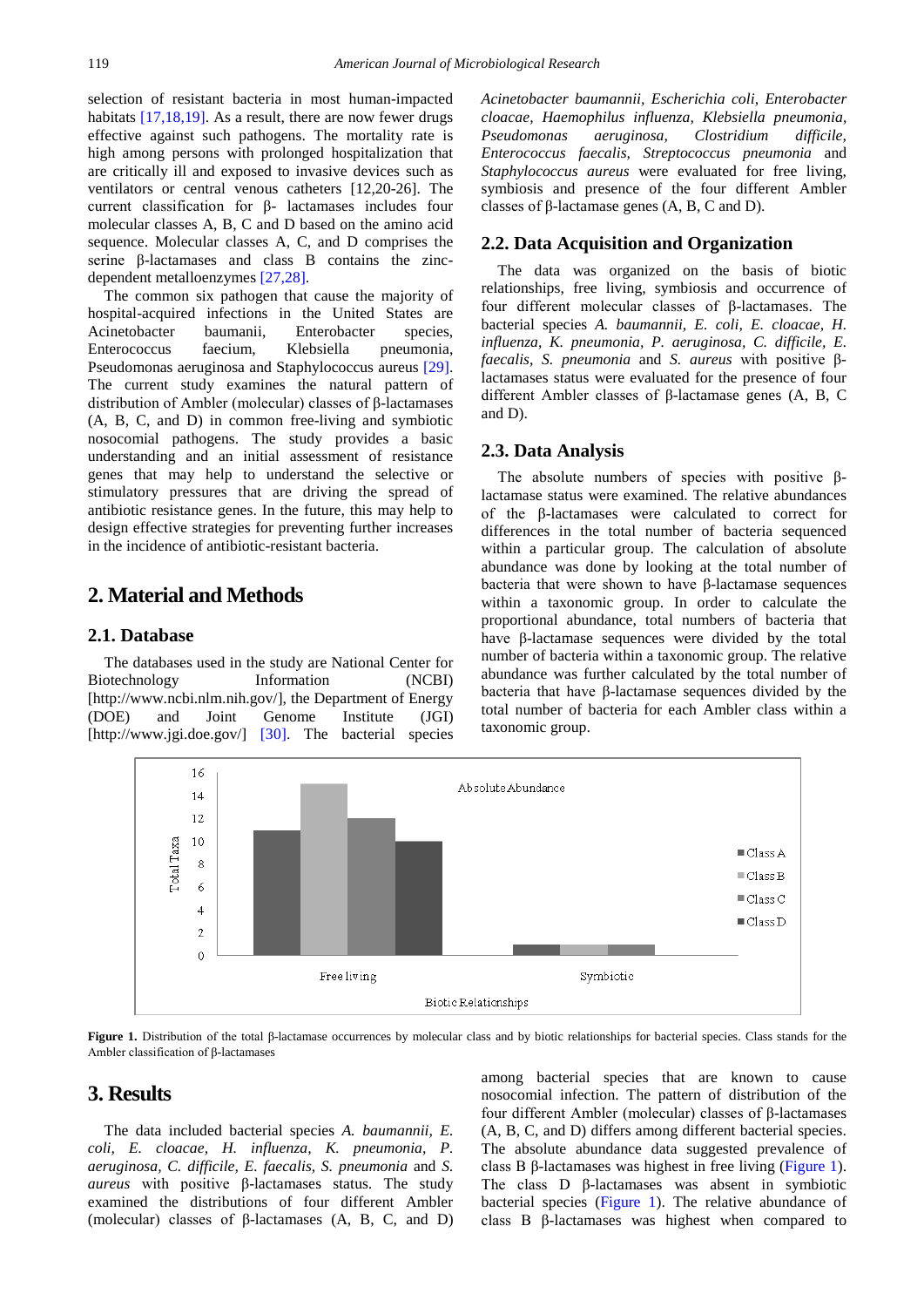different classes of β-lactamases within section of free living bacteria species [\(Figure 3\)](#page-2-0). However, relative abundance class D β-lactamases was lowest for free-living bacterial species [\(Figure 3\)](#page-2-0). Based upon the total number of sequences checked, the prevalence of class B βlactamases predominated in pathogens that are free living when compared to other Ambler classes of β-lactamases

[\(Figure 1\)](#page-1-0). The proportional abundance data provided evidence of the occurrence of three molecular classes (A, B and C) of β-lactamases across free living and symbiotic bacterial pathogens [\(Figure 2\)](#page-2-1). The proportional abundance of class D β-lactamases was highest in free living bacteria when compared to the other molecular classes of β-lactamases individually [\(Figure 2\)](#page-2-1).

<span id="page-2-1"></span>

<span id="page-2-0"></span>**Figure 2.** Proportional abundances of the total β-lactamase occurrences by molecular class and by biotic relationships for all bacterial species. Classes are defined as i[n Figure 1](#page-1-0)



**Figure 3.** Relative abundances of the total β-lactamase occurrences by molecular class and by biotic relationships for all bacterial species. Classes are defined as i[n Figure 1](#page-1-0)

## **4. Discussion**

The widespread use of β-lactam antibiotics in the treatment of human disease, animals and agriculture has resulted in the emergence of antibiotic-resistant bacterial strains globally [\[6,31\].](#page-3-13) The prevalence of antibioticresistance genes in non-antibiotic-producing bacteria may suggest that these genes probably have different physiological role as they are not under constant antibiotic selective pressure in the environment. With the high level of bacterial diversity, there is a possibility of naturally occurring bacterial species to contain a large number of antibiotic-resistance genes. The distribution pattern of βlactamases may reflect the bacterial diversity as well as flexibility to adapt to the current changes and responses of the organisms to their environments. The evaluation of natural patterns of occurrences of β-lactamase-resistant traits will be a significant step toward understanding the distribution of β-lactamases in the environmental isolates.

The pattern of β-lactamase distributions with consideration to biotic relationships provides a basic understanding and an initial assessment of resistance genes that may have a different role in the natural environment. The data further suggest that they have indirect and direct linkages to their occurrences in the clinical environment. The study of evolution of serine βlactamases has shown that the most prevalent molecular Ambler class are Class A β-lactamases. However, the recent research has shown that cephalosporinases (pAmpCs) are emerging a class of β-lactamases. There has been evidence that they have been moving via plasmids [\[15,32,33\].](#page-3-14) With the help of the plasmids, they move into chromosomes and spread among species and can even move across bacterial phyla. The Class D β-lactamases are a diverse group of enzymes whose genes are located both on plasmids and the chromosomes of a wide range of Gram-negative bacteria [\[34,35\].](#page-3-15) The class B metallo-βlactamases (MBLs) have gained clinical significance because of their mobility and associated with integrons or transposons [\[36,37,38,39\].](#page-3-16) Interestingly, this has promoted spread of class B β-lactamase genes to other nosocomial pathogens in the hospital setting. The long history of evolution of β-lactamases also suggested the